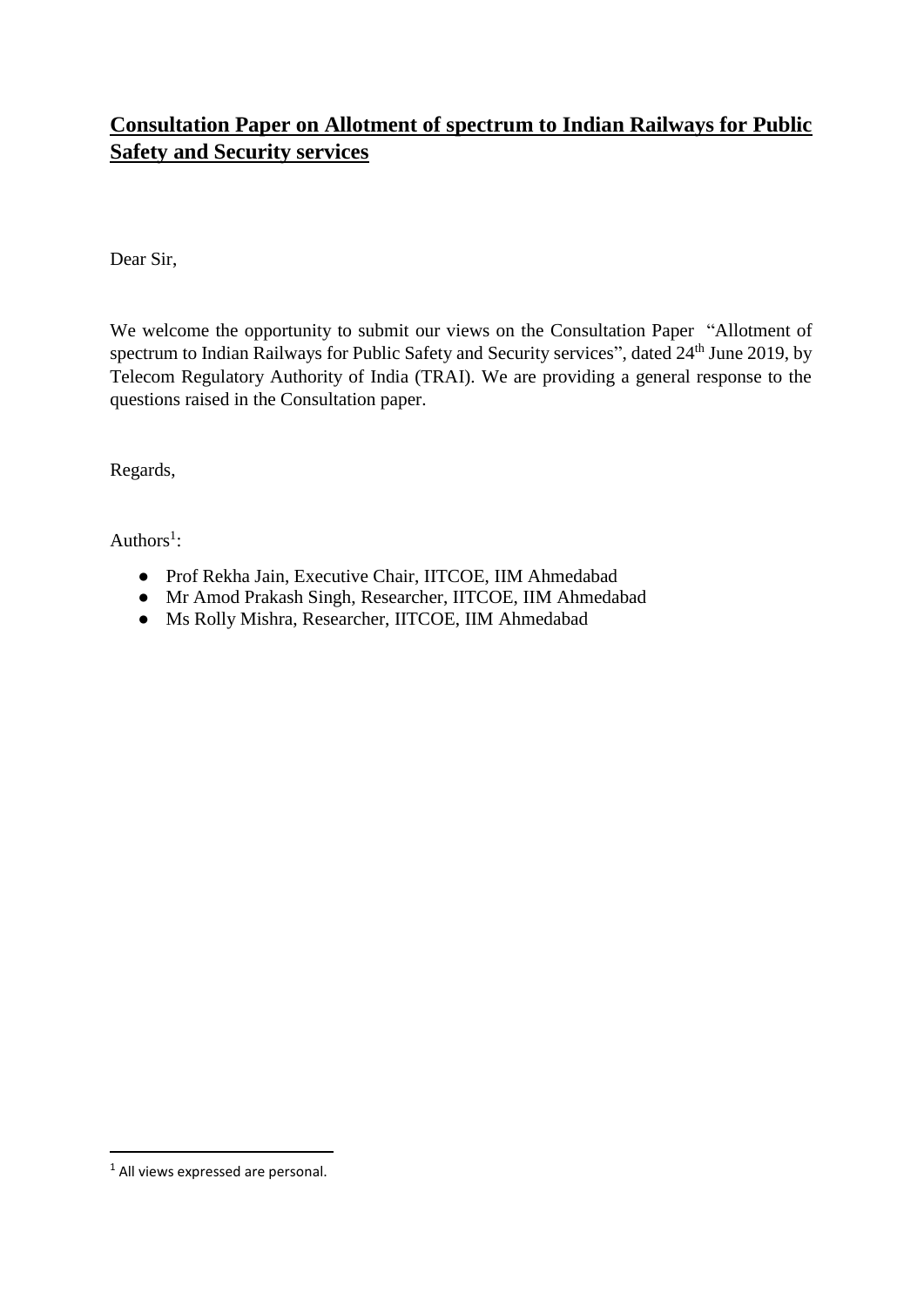#### **ISSUES FOR CONSULTATION**

## **Q.1 Whether spectrum in 700 MHz band should be assigned to Indian Railways for RSTT in India? Please provide justification for your response.**

The 700 MHz spectrum band is the most appropriate spectrum band for LTE technology. Importance of 700 MHz band :

- It Possesses excellent propagation characteristics. Thus, it can easily penetrate to buildings and walls (urban setup) and can cover relatively larger geographic areas without losing signal. This would also reduce the burden of deploying base stations as it requires lesser infrastructure to serve larger areas as compared to higher frequency bands.
- It has wider coverage which results in low deployment cost. This would be beneficial, particularly in rural areas.
- Global harmonization- alleviate interference along national borders

Apart from this, it is also critical for the new generation telecom services. Therefore, if the spectrum in this band is assigned to the Indian Railways (IR), there will be very less left for the telecom industry. The lesser spectrum available in 700 MHz frequency band would mean a downward shift in telecom industry growth. It would also inflate the prices at auctions.

The 700 MHz band is important as LTE needs to be harmonized for efficient deployment. If no spectrum is available in this band, there will be no incentive for investment in LTE. As a result, there will be a negative impact on Foreign Direct Investments (FDI) and productivity (business).

Further, Spectrum available for commercial 5G services in India is already limited. Thus the allocation of 700 MHz to Railways, will further limit the scope of implementing 5G technology in India by making it impossible for operators to fight for already limited spectrum, resulting in inflated prices through auctions. Even the 5G committee (5G HLF) of the DoT, has recommended the use of 700 MHz band for 5G in India based on its significance towards 5G deployment. Adding to this, it is approximately 70% cheaper to provide mobile broadband coverage in this frequency band, making a strong case for using it for 5G deployment in light of the current condition of the Indian telecom sector.

Available spectrum is insufficient to serve the growing demand of spectrum across sectors. The spectrum available in India is significantly lower than the USA, France, etc. It is even lower than that available in countries like Brazil and China. The spectrum available for each subscriber is as low as 0.2 Hz per subscriber, as given in table no 1. Further, the spectrum available in various bands, is also amongst the lowest for India when compared to most other countries.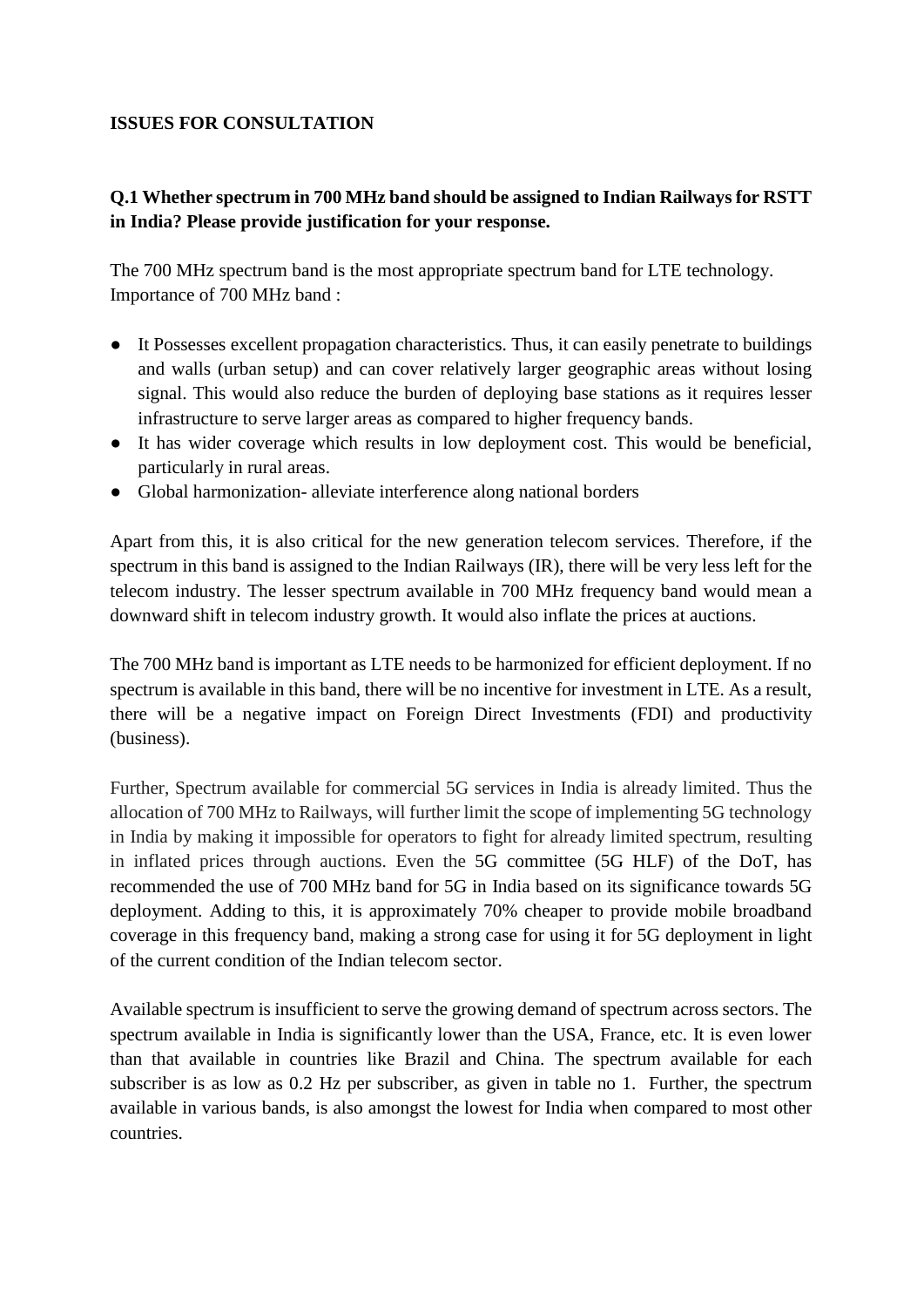Due to the rapidly growing telecom sector, there is a steep rise in spectrum requirement by the sector. Spectrum bands allocated and unutilized by other sectors is now being considered for use due to the technical developments leading to the expansion of telecommunication applications in bands allocated for other services.

|                         |                  | <b>Availability</b><br><b>Current</b><br>across spectrum bands | <b>Under</b><br><b>Process</b> | <b>Spectrum</b><br><b>Subscribers</b> |
|-------------------------|------------------|----------------------------------------------------------------|--------------------------------|---------------------------------------|
| S.No.                   | Country          | (MHz)                                                          | (MHz)                          | (Hz/Subscripter)                      |
| $\mathbf{1}$            | <b>USA</b>       | 608                                                            | 55                             | 2.1                                   |
| $\overline{2}$          | <b>France</b>    | 555                                                            | 50                             | 9.3                                   |
| 3                       | <b>Germany</b>   | 615                                                            | $\boldsymbol{0}$               | 6.2                                   |
| $\overline{\mathbf{4}}$ | <b>Australia</b> | 478                                                            | 230                            | 22.8                                  |
| 5                       | <b>Spain</b>     | 540                                                            | 60                             | 11.8                                  |
| 6                       | China            | 227                                                            | 360                            | 0.5                                   |
| 7                       | <b>Brazil</b>    | 554                                                            | $\boldsymbol{0}$               | 2.0                                   |
| 8                       | India            | 221                                                            | 10                             | 0.2                                   |

**Table No 1: Summary of Licensed Spectrum across Countries (in MHz)**

Source: 'Spectrum policy in India', by Shamika Ravi and Darrell M. West, published in August 2015, https://www.brookings.edu/wp-content/uploads/2016/06/Spectrum-Policy-in-India8515.pdf

Therefore, it is not sustainable for DoT to assign spectrum in the 700 MHz band to IR for RSTT deployment. Other spectrum bands must be looked upon for allocation to IR for this purpose.

## **Q.2 In case your answer to Q1 is in affirmative, how much spectrum should be assigned to Indian Railways?**

## **Not Applicable**

**Q.3 In case your answer to Q1 is negative,**

**i) what are the other bands (including 450-470 MHz) in which spectrum can be assigned for RSTT,**

**ii) how much spectrum should be assigned to Indian Railways?**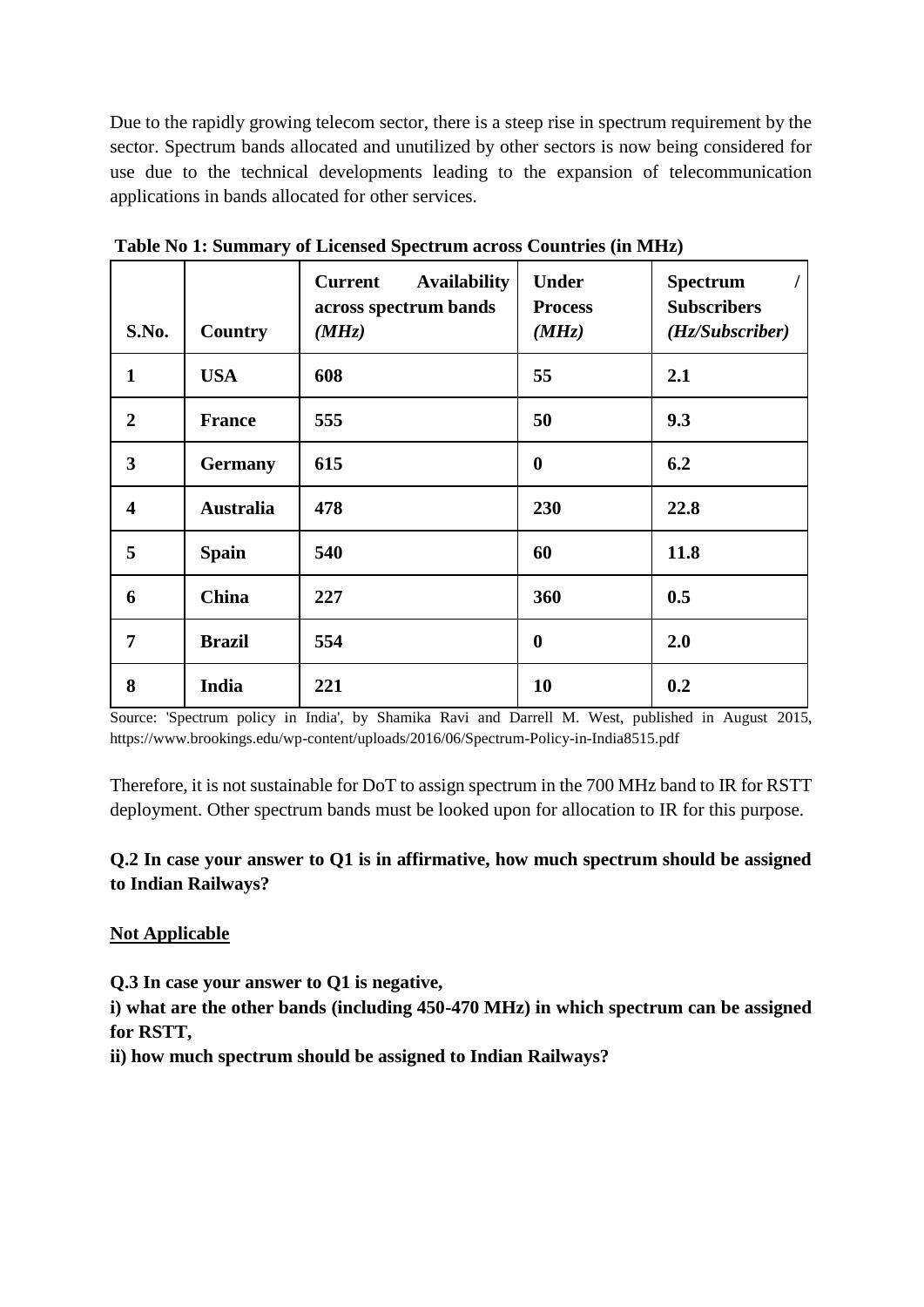In China, a framework for the development of LTE-R is under process and is scheduled to be introduced by  $2020^2$ . As a high-frequency band has larger propagation loss and more severe fading, therefore, the low-frequency bands, such as 450–470 MHz, 800 MHz, and 1.4 GHz, have widely been used. The 450–470-MHz band is already well adopted by the railway industry in China; therefore, dedicated bandwidth for professional use can still be allocated from local regulators.

Therefore, for RSTT, 10 MHz spectrum must be provided to IR initially, in the 450-470 MHz band. This may be increased in the future based on requirements and utilization of allocated spectrum. It can be either provided at a lower price or free of cost, based on DoT's discretion.

**Q.4 In case it is decided that spectrum in IMT bands which have already been earmarked for mobile services, be assigned to Indian Railways for RSTT in India, what should be the methodology (including price) of allotment of spectrum?**

## **Not Applicable**

 $\overline{\phantom{a}}$ 

**Q.5 In case it is decided to assign spectrum in other spectrum bands (including 450-470 MHz band), what should be the methodology (including price) of allotment of spectrum?**

Supreme Court's February 2012 judgment<sup>3</sup> on "WRIT PETITION (CIVIL) NO. 423 OF 2010", allows for using natural resources (spectrum in our case) for "larger public good" with reference to the following point, as mentioned in the judgment:

*"In conclusion, we hold that the State is the legal owner of the natural resources as a trustee of the people and although it is empowered to distribute the same, the process of distribution must be guided by the constitutional principles including the doctrine of equality and larger public good."*

The Union Government, later, had opted for a Presidential Reference asking a series of questions seeking clarity on the 2G judgment. The basic question was whether auction as a mode of disposal of natural resources under the government's control was a constitutional requirement. The Supreme Court's response to this was in negative.

While there was an argument in favor of auctions stating that revenue maximization during the sale or alienation of a natural resource for commercial exploitation is the only way of achieving public good since the revenue collected can be channelized to welfare policies and controlling the burgeoning deficit. But the court rejected this view stating- " **we are not persuaded to hold so. Auctions may be the best way of maximizing revenue but revenue maximization may not always be the best way to subserve the public good. 'Common good' is the sole guiding** 

<sup>2</sup> High-Speed Railway Communications: From GSM-R to LTE-R b[y Ruisi](https://www.researchgate.net/profile/Ruisi_He) He, [bo](https://www.researchgate.net/profile/Bo_Ai) ai[, Gongpu](https://www.researchgate.net/profile/Gongpu_Wang) Wang and Ke [Guan;](https://www.researchgate.net/profile/Ke_Guan) published *in* IEEE Vehicular Technology Magazine September 2016; https://www.researchgate.net/publication/307518255\_High-Speed\_Railway\_Communications\_From\_GSM-R\_to\_LTE-R accessed on July 2, 2019

<sup>&</sup>lt;sup>3</sup> "In The Supreme Court Of India Civil Original Jurisdiction Writ Petition (Civil) No. 423 Of 2010", case no - W.P.(C) No.-000423-000423 / 2010 dated February 2, 2012, http://supremecourtofindia.nic.in/jonew/judis/39041.pdf, accessed on November 27, 2017.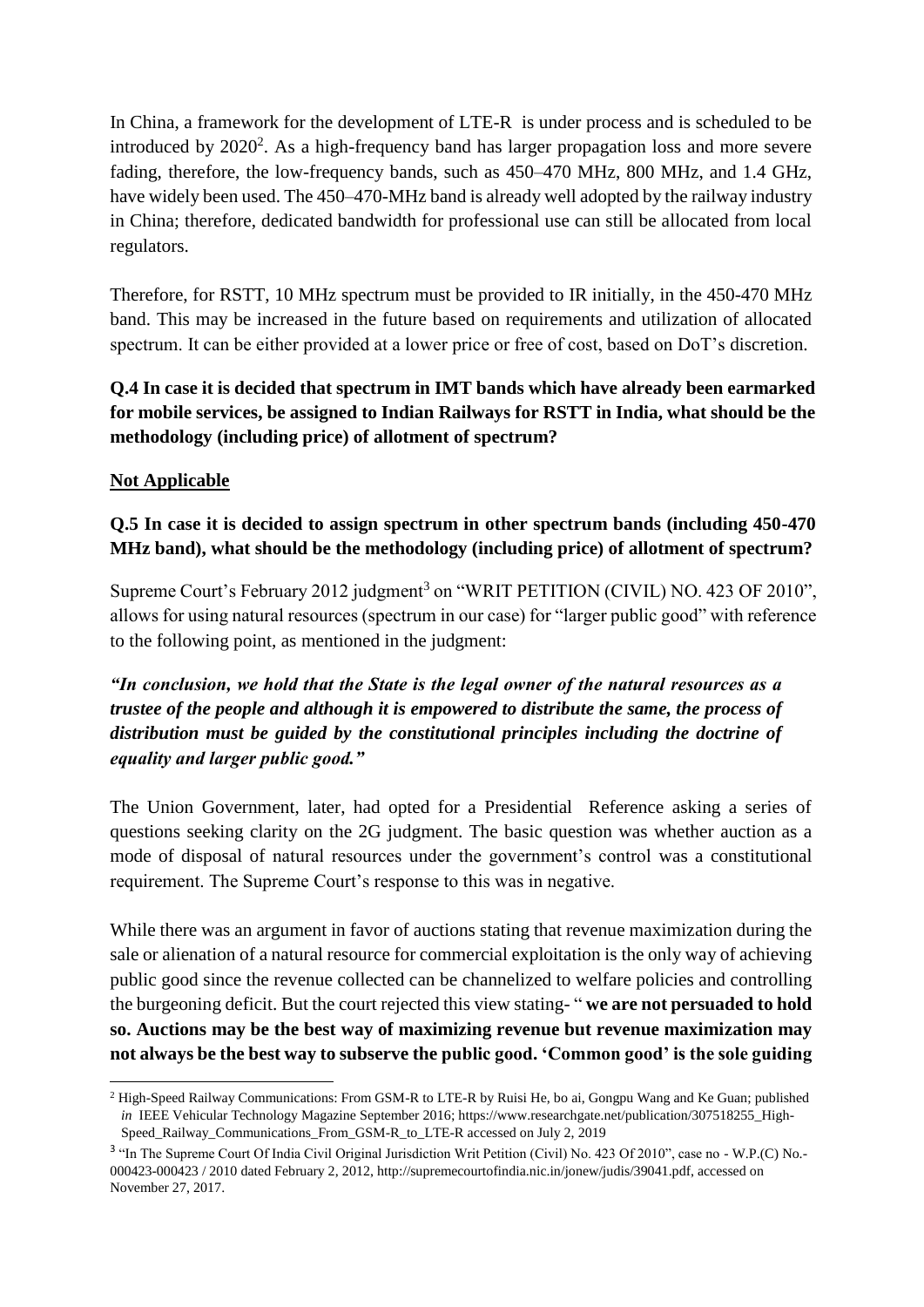**factor under Article 39 (b) for distribution of natural resources**". Thus, when the endeavors of state policy is to attain social good, an auction cannot be considered the sole criteria for allocation of natural resources.<sup>4</sup>

Therefore, the spectrum in the 450-470 Mhz band may be administratively allocated to the IR. This is further supported by the fact that to accelerate the pace of investment in telecom infrastructure in the North East and Jammu & Kashmir, TRAI had previously recommended discounting the reserve price of the spectrum by 50% even for the TSP's.

Following a similar approach, the spectrum may be allocated to IR at a discounted price or can even be given free of cost, considering the fact that the purpose of deployment of the spectrum, in this case, is for public benefit. For additional requirement, IR can team up with TSPs on case to case basis.

**Q.6 Do you foresee any challenges, if Indian Railway makes internet services available onboard i.e. within the train using spectrum allocated for signaling purpose?**

#### **No Comments**

 $\overline{a}$ 

**Q.7 Whether the requirement of Indian Railway for RSTT can be fulfilled using the following alternate methods:**

#### **Alternate: iii) Any other method as may be suggested by the stakeholders.**

In case of assignment of spectrum to Railways, there are two main areas of deployment highlighted by IR:

- A. Public communication network (making communication and internet service available to passengers onboard).
- B. Railway operations (signaling, security, etc.)
- A. For public communications network: IR may collaborate with TSP's towards developing and maintaining the network as this involves a larger framework. The TSP's already have a robust communication network along the railway routes and there is no need for IR to build a new one. A study showed that almost 63% of the railway route had mobile connectivity by the year  $2016<sup>5</sup>$  Also, there is no merit in allocating bandwidth to the railway for their internal communication as IR already has a nationwide contract with Reliance Jio

<sup>4</sup> Keeping Vigil by Harish Salve; published on October 28, 2012; https://www.businesstoday.in/magazine/focus/2gpresidential-reference-sc-clarity-on-natural-resources/story/188856.html; accessed on July 8, 2019

<sup>5</sup> Delhi-Kolkata route has the best mobile network coverage: Railyatri, Published on April 04, 2017 https://www.thehindubusinessline.com/economy/logistics/delhikolkata-route-has-the-best-mobile-network-coveragerailyatri/article9616175.ece, accessed on July 17, 2019